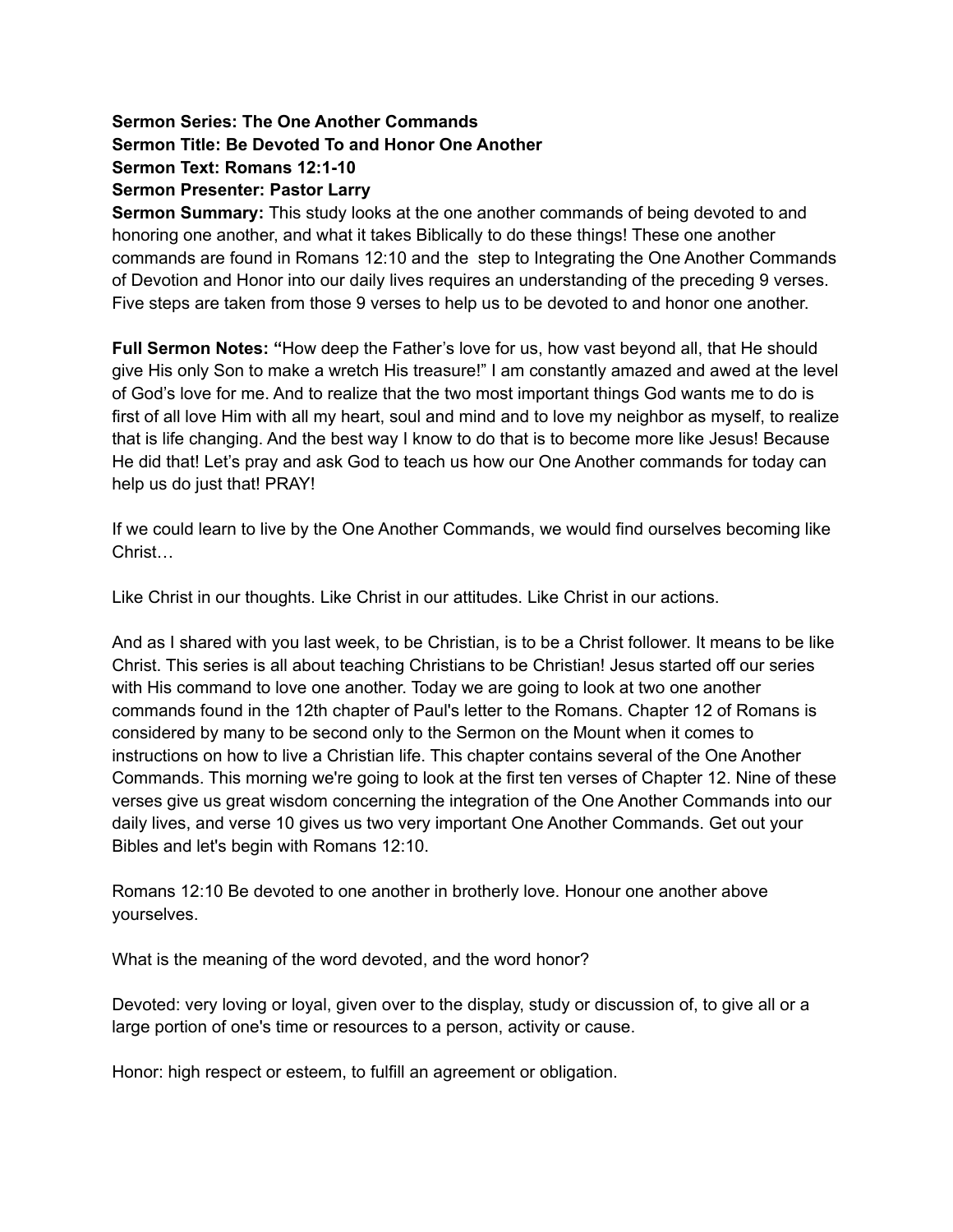What does it take to be devoted to one another? What does it take to honor one another? What does it take to integrate the one another commands of devotion and honor into our lives? What it takes is found in the preceding nine verses. Let's look at them.

The first step to Integrating the One Another Commands of Devotion and Honor into our daily lives requires...

## **Step One - Devotion and Honor to God**

Romans 12:1 Therefore, I urge you, brothers, in view of God's mercy, to offer your bodies as living sacrifices, holy and pleasing to God—this is your spiritual act of worship.

Before we can talk about being devoted to one another we've got to talk about our devotion to God! If we're not devoted to God, we won't be devoted to one another! What do we need to do to get that right? The first thing we must do is consider God's mercy! Paul said...

Romans 12:1 Therefore, I urge you, brothers, *in view of God's mercy...*

Have you considered just how merciful God has been to you? Think about it. If we got what we deserved, we would all be in a mess! But it's sometimes a good thing when we don't get what we deserve! We deserve judgement, punishment, and rejection, but we get God's mercy when we cry out for it! God has loved us in spite of our sin and failures! God has forgiven us of our sin and failures! God has offered us His power to overcome our sins and failures! When I view God's mercy my heart yearns, out of gratitude, to be devoted to Him and to honor Him!!

Romans 12:1 Therefore, I urge you, brothers, in view of God's mercy, to offer your bodies as living sacrifices...

What does Paul mean by living sacrifices? This is one of the many things that separated Christianity from the pagan religions of Biblical days. God was not asking for sacrifices of death, but of life! God wants His children very much alive and living Christ-like lives.

Living sacrifices = Living a life devoted to God! A life that will honor God!

Paul goes on to say...

Romans 12:1 Therefore, I urge you, brothers, in view of God's mercy, to offer your bodies as living sacrifices, holy and pleasing to God....

Now you might say: "I'm out. How can I be holy and pleasing to God? My life's been anything but perfect!" As I said last week, it's not about what you've been, but what you can become through Jesus! It's not about you being perfect, but about accepting what Jesus did on your behalf to present you holy and blameless before God! Paul told the Colossian church...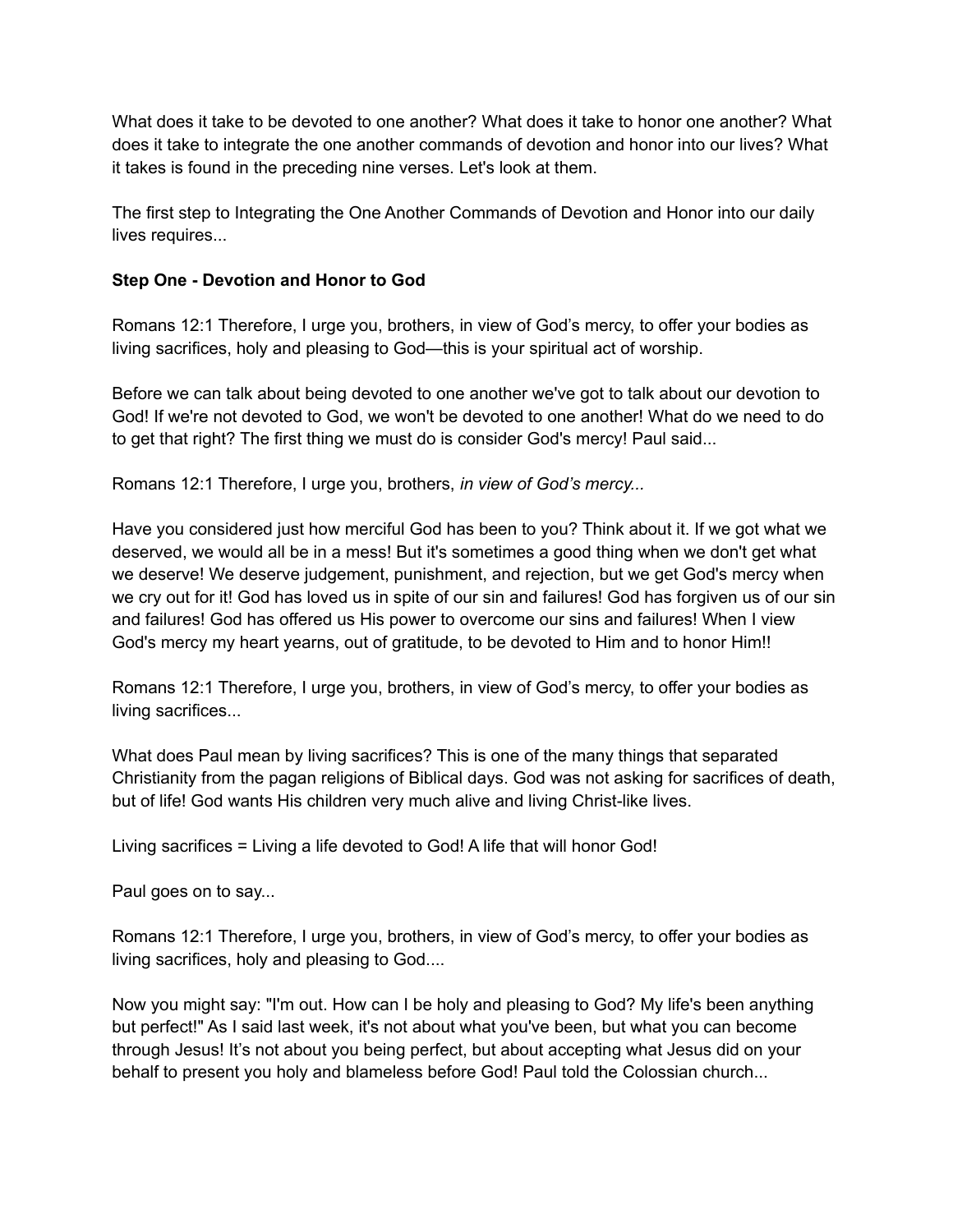Colossians 1:19 For God was pleased to have all his fullness dwell in him, (Jesus) Colossians 1:20 and through him to reconcile to himself all things, whether things on earth or things in heaven, by making peace through his blood, shed on the cross.

Colossians 1:21 Once you were alienated from God and were enemies in your minds because of your evil behaviour.

Colossians 1:22 But now he has reconciled you by Christ's physical body through death to present you holy in his sight, without blemish and free from accusation—

You see, we can be living sacrifices, because of Jesus' sacrificial death on the Cross. The last part of Romans 12:1 states...

Romans 12:1 Therefore, I urge you, brothers, in view of God's mercy, to offer your bodies as living sacrifices, holy and pleasing to God—this is your spiritual act of worship.

Isn't it so cool how God gives us practical applications for what He asks us to do? Being a living sacrifice, is our worship! Christ followers don't just worship on Sunday's, but with every breath they breathe 24/7. They live Christian. They live devoted. They live to honor God! Someone might question this kind of devotion and honor to God and might even go so far as to say it's fanatical! But how many people do you know that are devoted Saints fans, rain or shine, winning season, or not! And what kind of honor do fans give their teams when they bring home a championship? It's pretty amazing to watch the devotion and the honor that is given to athletes, so why would people question us or ridicule us when we are devoted to and honor the One who brought home the ultimate championship by winning the battle for our lives here on earth and for our eternal souls in heaven? And when you realize He did that for people who are imperfect, broken and stained, and when you realize if we're willing to call upon the Lord when we mess up and ask for forgiveness, God gives it! And when a forgiven one messes up they become more determined than ever to overcome and to live a victorious life in Christ! Why? Because we have devotion to, and honor for the One who loves us so much!

The second step to Integrating the One Another Commands of Devotion and Honor into our daily lives requires that we…

## **Step Two - Don't Follow the World's Patterns**

Romans 12:2 Do not conform any longer to the pattern of this world, but be transformed by the renewing of your mind. Then you will be able to test and approve what God's will is—his good, pleasing and perfect will.

Many in the world no longer value devotion, honor, loyalty, respect, fulfillment of obligations or commitments. Unless of course, it's devotion, honor, loyalty, and respect for me, myself and I! You know, the unholy trinity! The world is all about SELF! Hey kids, have you ever found yourself shouting, "Me first, me first?" That's what selfish looks like! The world's philosophy is to be devoted to self, to honor self above all others. Please self, pamper self, after all you deserve it! You only go around once so make sure you "find yourself," and go for the gusto! At least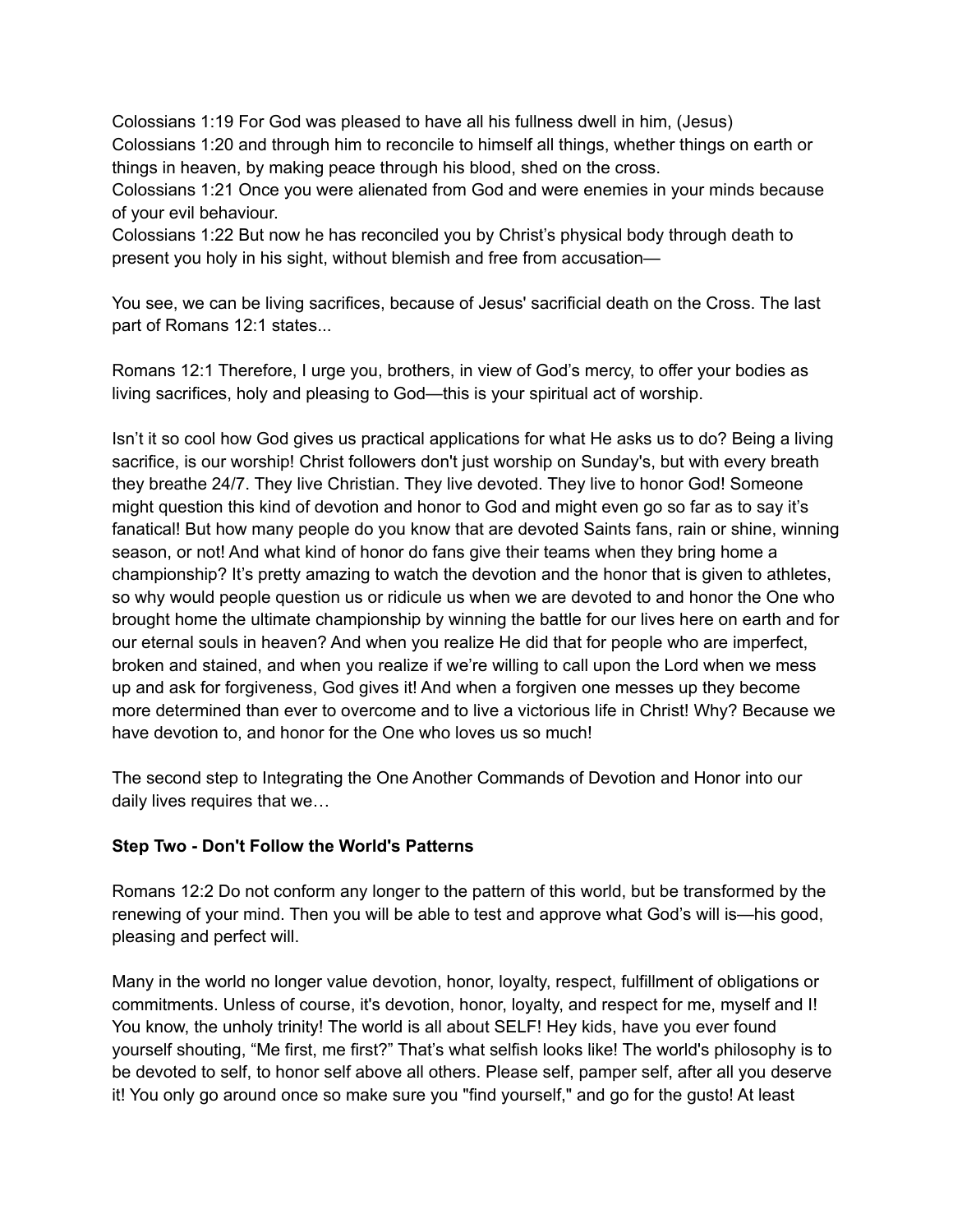that's what we are told, but we must reject the world's patterns and begin to follow the patterns Jesus set forth. And when it comes to self, what did Jesus say?

Luke 9:23 Then he said to them all: "If anyone would come after me, he must deny himself and take up his cross daily and follow me.

Luke 9:24 For whoever wants to save his life will lose it, but whoever loses his life for me will save it.

Luke 9:25 What good is it for a man to gain the whole world, and yet lose or forfeit his very self?

When it's all about devotion and honor for self, you end up losing yourself in a terrible way. Self, unrestrained, and uncontrolled will always resort to selfishness and that always destroys. But when you deny self and follow Christ, you'll find yourself being made into the image of Christ. You'll find self wanting to give devotion and honor to God and to others. Jesus didn't say hate yourself, He said deny self and it's destructive tendencies. Maybe a good practical step would be for us to develop a habit of asking this question: Am I being selfish or selfless? This is about as "practical application" as it gets! But a good practical question would be: how do I retrain my self to not be so selfish? Jesus just gave us a great tool…

Luke 9:23 Then he said to them all: "If anyone would come after me, he must deny himself and take up his cross daily and follow me.

How do I apply that verse to my life? We take up the cross as a reminder of the gruesome sacrifice that Jesus gave on the old rugged when He gave Himself on the cross to pay for our sin! And another reason to take up the cross daily is in order to crucify the old self and it's selfish ways and allow Jesus to be Lord of our decisions. This helps us to follow Paul's instructions...

Romans 12:2 Do not conform any longer to the pattern of this world, but be transformed by the renewing of your mind. Then you will be able to test and approve what God's will is—his good, pleasing and perfect will.

We begin embracing God's Holy Word which reveals God's patterns of behavior and principles for life! This transforms our minds and we begin to want God's best. God's will. God's ways! I love the way Peter put it in His letter to the church...

1 Peter 1:23 For you have been born again, not of perishable seed, but of imperishable, through the living and enduring word of God.

1 Peter 1:24 For, "All men are like grass, and all their glory is like the flowers of the field; the grass withers and the flowers fall,

1 Peter 1:25 but the word of the Lord stands for ever." And this is the word that was preached to you.

1 Peter 2:1 Therefore, rid yourselves of all malice and all deceit, hypocrisy, envy, and slander of every kind.

1 Peter 2:2 Like newborn babies, crave pure spiritual milk, so that by it you may grow up in your salvation,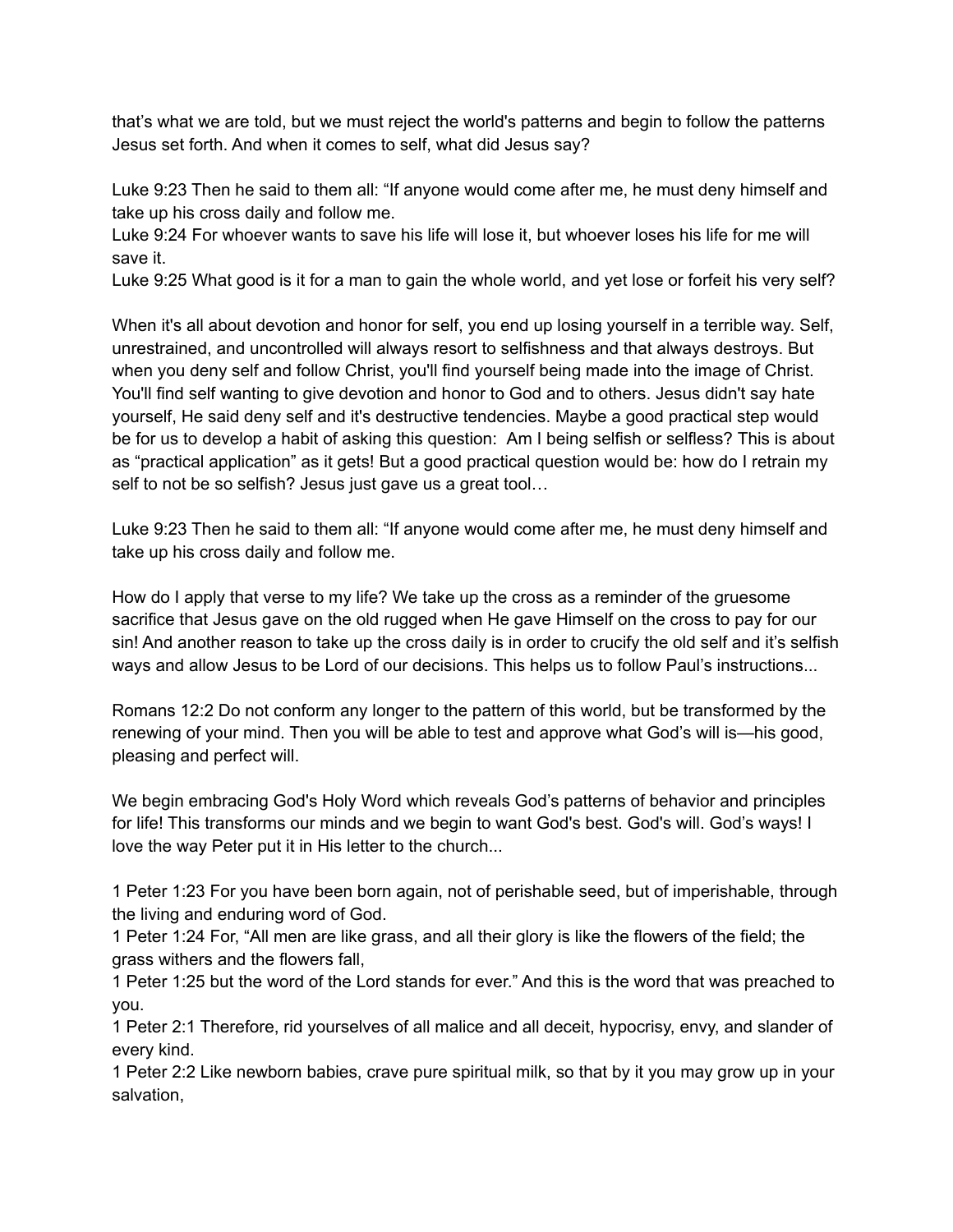1 Peter 2:3 now that you have tasted that the Lord is good.

So if we are going to be devoted to one another and honor one another we've got to be devoted to God and we've got to reject the patterns of the world. But there is more...

The third step to Integrating the One Another Commands of Devotion and Honor into our daily lives requires you to...

#### **Step Three - Humble Yourself**

Romans 12:3 For by the grace given me I say to every one of you: Do not think of yourself more highly than you ought, but rather think of yourself with sober judgment, in accordance with the measure of faith God has given you.

Paul begins the verse by mentioning God's grace to himself. None of us were good enough to deserve God's love. None of us. In fact Paul had previously stated it this way in Romans  $3:22-24...$ 

Romans 3:22 This righteousness from God comes through faith in Jesus Christ to all who believe. There is no difference,

Romans 3:23 for all have sinned and fall short of the glory of God,

Romans 3:24 and are justified freely by his grace through the redemption that came by Christ Jesus.

Paul then tells us not to think too highly of ourselves...

Romans 12:3 For by the grace given me I say to every one of you: Do not think of yourself more highly than you ought, but rather think of yourself with sober judgment, in accordance with the measure of faith God has given you.

We have to be so careful here. It's easy for us to get prideful. Especially as we grow. Spiritual pride can be one of the most devastating forms of pride. Have you ever noticed how prone we are to compare ourselves to other people to make ourselves feel better about our shortcomings? "Well, I'm not as bad as that guy, you know the one who did that!" Or a kid saying, "but my brother gets in trouble way more than me!" And for us adults, it's amazing how quickly we can forget from whence we came, how lost we were, how wretched, how unworthy! And I betcha someone just thought, "are you trying to guilt trip me? Come on Pastor Larry, I not that bad! After all, I've never broken any of the big commandments." But trust me on this, compromise with sin starts small and grows big! You know what helps me in this department? I don't like remembering how I was before I met Jesus Christ, the wickedness, the lack of purpose, the hopelessness, but I dare not forget what God saved me from lest I deceive myself and somehow begin thinking I'm responsible for the good things that God has done in my life! You see, when a person becomes prideful, devotion to others and honoring others above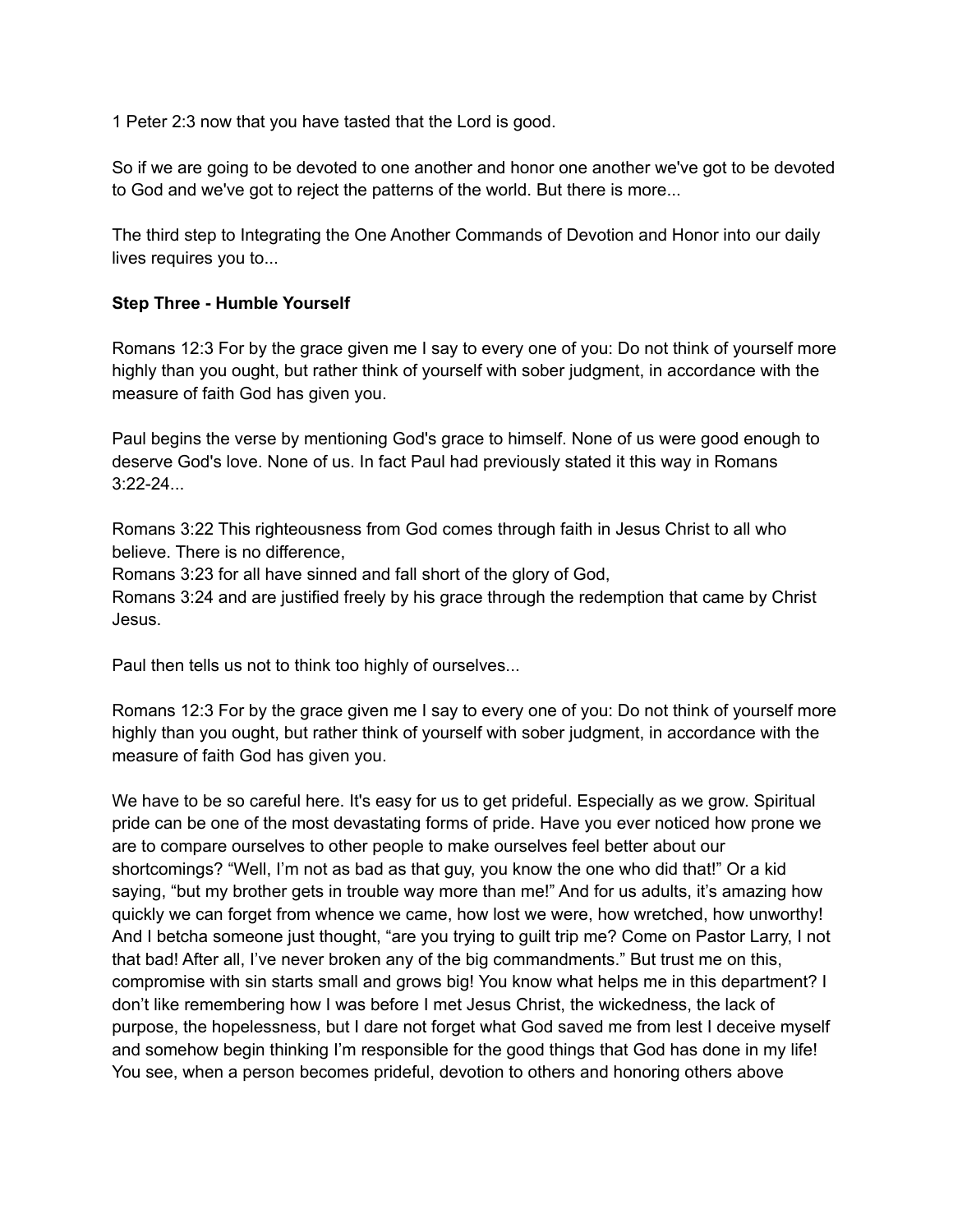himself flies out the door. I don't ever want that to happen! Paul had some words of wisdom that can help sober us up when we get inebriated with spiritual pride...

1 Corinthians 1:26 Brothers, think of what you were when you were called. Not many of you were wise by human standards; not many were influential; not many were of noble birth. 1 Corinthians 1:27 But God chose the foolish things of the world to shame the wise; God chose the weak things of the world to shame the strong.

1 Corinthians 1:28 He chose the lowly things of this world and the despised things—and the things that are not—to nullify the things that are,

1 Corinthians 1:29 so that no-one may boast before him.

1 Corinthians 1:30 It is because of him that you are in Christ Jesus, who has become for us wisdom from God—that is, our righteousness, holiness and redemption.

1 Corinthians 1:31 Therefore, as it is written: "Let him who boasts boast in the Lord."

In other words, none of us are too good to be devoted to one another and we have no excuse for not honoring one another above ourselves. And if we're going to brag on anybody, it should be Jesus! He deserves every bit of honor and glory we can bestow on Him and so our boasts should be in the Lord! Oh, and by the way, Paul reminds us that even our faith was a gift from God.

Romans 12:3 ... but rather think of yourself with sober judgment, in accordance with the measure of faith God has given you.

God gives us our faith. We have a choice whether or not to exercise it. If faith comes easy to you, you may have the gift of faith. Thank God for that gift. You may have a boatload of faith, but don't think you're better than someone who has small faith. They may have a more difficult time stepping out on faith, but remember Jesus said it only takes a mustard seed of faith to do great things. Sometimes the person with a mustard seed does more because they are faithful with their mustard seed! When it comes to faith it's more about obedience than quantity! The Christian community has been plagued with abuse in this area. People have been made to feel like second class citizens because they didn't have "big faith." This kind of attitude does not honor one another. So if we're going to be devoted to one another and honor one another, we've got to be devoted to God, reject the patterns of this world, and humble ourselves. And let me give you a very practical example of what it looks like to be humble. When someone is talking to you are you really listening? Are you willing to make eye contact or are you scared that eye contact might obligate you to help them or cause you to really care about them? What kind of message are you sending if you are constantly looking at your watch or phone? And when someone is talking to you, are you really listening and considering what they are saying or are you just formulating your response so you can look like you've got all the answers? And are you willing to help and show someone something without pridefully acting like you know it all and they don't have a clue? Someone may have just said, "Okay, okay Pastor Larry can you stop with all of those practical applications. You're making me feel bad!" I'm not trying to do that, I just want us to think about these things because they are important. And the whole next point is practical...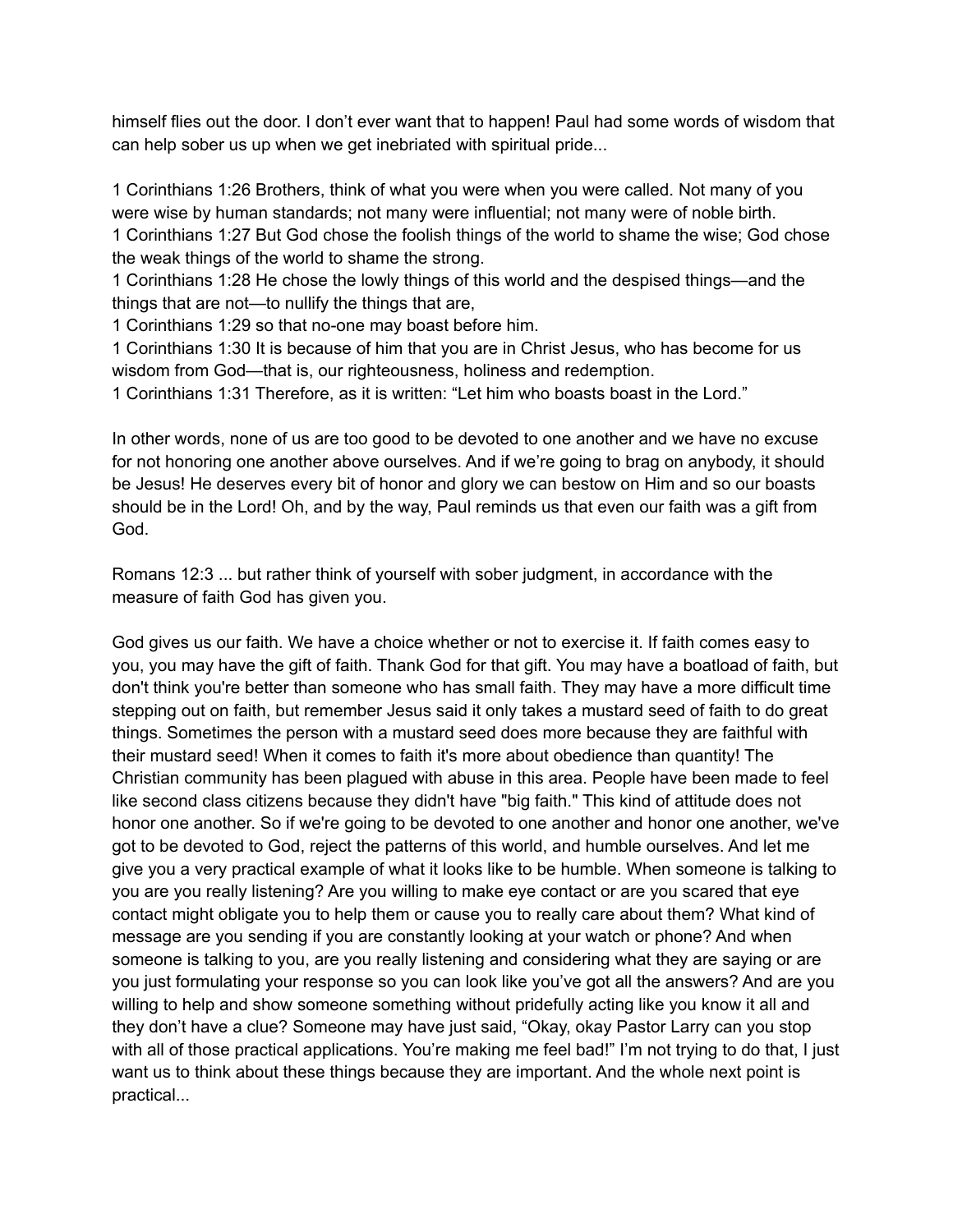The fourth step to Integrating the One Another Commands of Devotion and Honor into our daily lives requires that we...

### **Step Four - Realize God Made Us Different for a Reason**

Romans 12:4 Just as each of us has one body with many members, and these members do not all have the same function,

Romans 12:5 so in Christ we who are many form one body, and each member belongs to all the others.

It's so plain. The Church is supposed to be a team working in concert with one another to accomplish its purpose, its mission and its vision.

Northshore Church Purpose (why we do)

"To see the One who gave His life for us exalted and the ones He gave His life for transformed!"

Northshore Church Mission (what we do)

"Transforming worship, people and the world!"

Northshore Vision (what we want to accomplish with what we do)

"To raise up a healthy church that will transform the North Shore and ultimately the world with the life changing message of Jesus Christ!"

So why does Paul tell us the obvious? Everybody knows the church is made of many members. Paul tells us because we are quick to forget one major thing...

Romans 12:4 Just as each of us has one body with many members, and these members do not all have the same function,

Satan loves for God's family to forget that we all have a different function. I've never known a church to fail because all the non-church people got together to shut it down. In fact, if you study history, you'll discover that persecution from without always makes the church stronger within! Here's the way Satan defeats us. It is from within. It goes something like this...

The person with vision thinks the person without vision is just blind. The person with discernment thinks others just aren't that sharp. The person with the gift of service thinks everyone else is just lazy.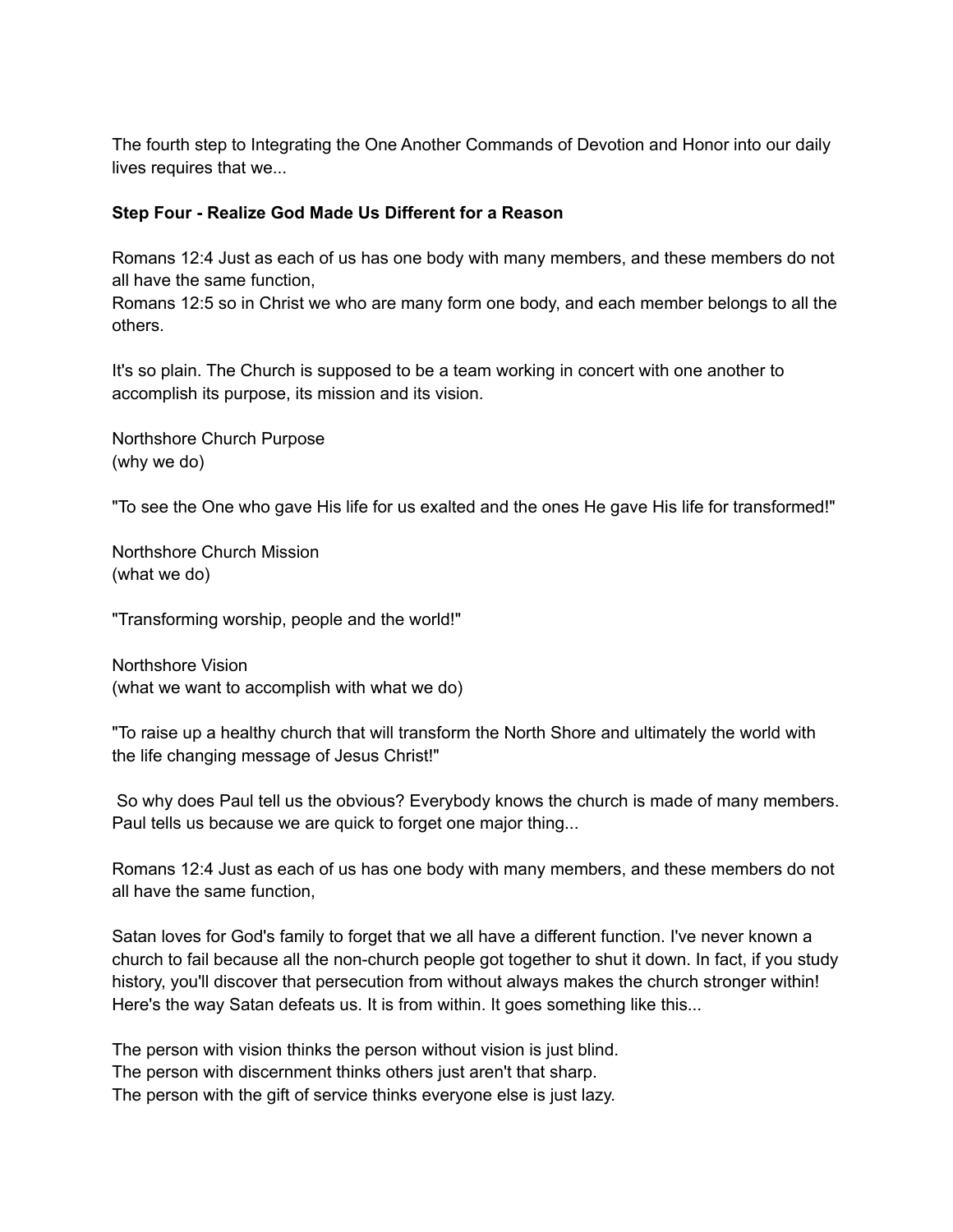The person with the gift of leadership is suspicious of others who have the gift of leadership. The person who has the gift of evangelism thinks the person who has the gift of teaching doesn't care about the lost.

The person who has the gift of teaching thinks the evangelist is shallow.

This happens when we are not "devoted to one another and we are not honoring one another!" This is a major problem and keeps people from coming to Christ and keeps those who have come to Christ from growing in Christ. It keeps us Christians from being Christian, and it keeps the church from being effective in its mission to transform the world! So I just described to you what devotion and honor for one another does not look like.

What is the answer to this problem? Paul gives us a powerful answer in 1 Corinthians 12...

1 Corinthians 12:12 The body is a unit, though it is made up of many parts; and though all its parts are many, they form one body. So it is with Christ.

1 Corinthians 12:13 For we were all baptised by one Spirit into one body—whether Jews or Greeks, slave or free—and we were all given the one Spirit to drink.

So the answer is realizing we are one in Jesus and His Holy Spirit empowers us to work together!! Paul goes on to say…

1 Corinthians 12:21 The eye cannot say to the hand, "I don't need you!" And the head cannot say to the feet, "I don't need you!"

1 Corinthians 12:22 On the contrary, those parts of the body that seem to be weaker are indispensable,

1 Corinthians 12:23 and the parts that we think are less honourable we treat with special honour. And the parts that are unpresentable are treated with special modesty,

1 Corinthians 12:24 while our presentable parts need no special treatment. But God has combined the members of the body and has given greater honour to the parts that lacked it, 1 Corinthians 12:25 so that there should be no division in the body, but that its parts should have equal concern for each other.

Paul tells the Ephesian Church...

Ephesians 2:18 For through him we both have access to the Father by one Spirit.

Ephesians 2:19 Consequently, you are no longer foreigners and aliens, but fellow-citizens with God's people and members of God's household,

Ephesians 2:20 built on the foundation of the apostles and prophets, with Christ Jesus himself as the chief cornerstone.

Ephesians 2:21 In him the whole building is joined together and rises to become a holy temple in the Lord.

Ephesians 2:22 And in him you too are being built together to become a dwelling in which God lives by his Spirit.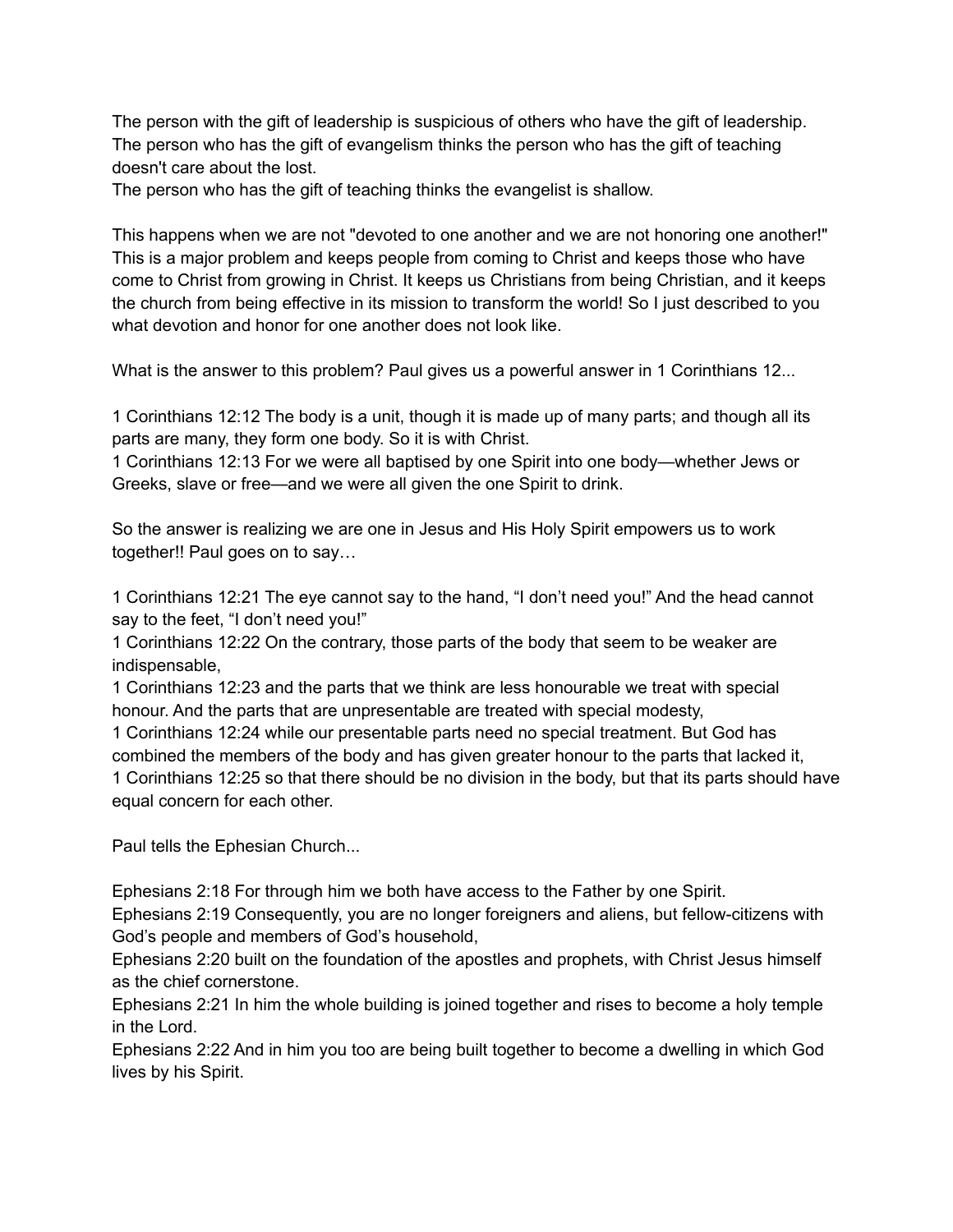The final step to Integrating the One Another Commands of Devotion and Honor into our daily lives requires that you...

# **Step Five - Exercise your God-given gifts!**

Romans 12:6 We have different gifts, according to the grace given us. If a man's gift is prophesying, let him use it in proportion to his faith.

Romans 12:7 If it is serving, let him serve; if it is teaching, let him teach;

Romans 12:8 if it is encouraging, let him encourage; if it is contributing to the needs of others, let him give generously; if it is leadership, let him govern diligently; if it is showing mercy, let him do it cheerfully.

Romans 12:9 Love must be sincere. Hate what is evil; cling to what is good.

Romans 12:10 Be devoted to one another in brotherly love. Honour one another above yourselves.

Okay, we're supposed to be Christ-like. Did Jesus give us any examples of this being devoted to one another and honoring one another above our self?

John 13:1 It was just before the Passover Feast. Jesus knew that the time had come for him to leave this world and go to the Father. Having loved his own who were in the world, he now showed them the full extent of his love.

And what did He do to show them his love? He washed their feet! Jesus Christ the Son of God knelt and washed their feet! Jesus then asked them...

John 13:12 ... "Do you understand what I have done for you?" ...

John 13:13 "You call me 'Teacher' and 'Lord', and rightly so, for that is what I am.

John 13:14 Now that I, your Lord and Teacher, have washed your feet, you also should wash one another's feet.

John 13:15 I have set you an example that you should do as I have done for you.

John 13:16 I tell you the truth, no servant is greater than his master, nor is a messenger greater than the one who sent him.

John 13:17 Now that you know these things, you will be blessed if you do them.

If Jesus, the Son of God wasn't all about self, maybe we should follow His example and be more concerned about our devotion to God, our family, our church family and those who don't yet know our Lord. But what does that look like in our world today? People might think it a little strange if you asked them to wash their feet. Being devoted to and honoring one another happens when we exercise our gifts like…

Teaching or helping in a child's class on Sundays! Holding a little baby in the nursery! Greeting someone when they enter church! Leading a small group!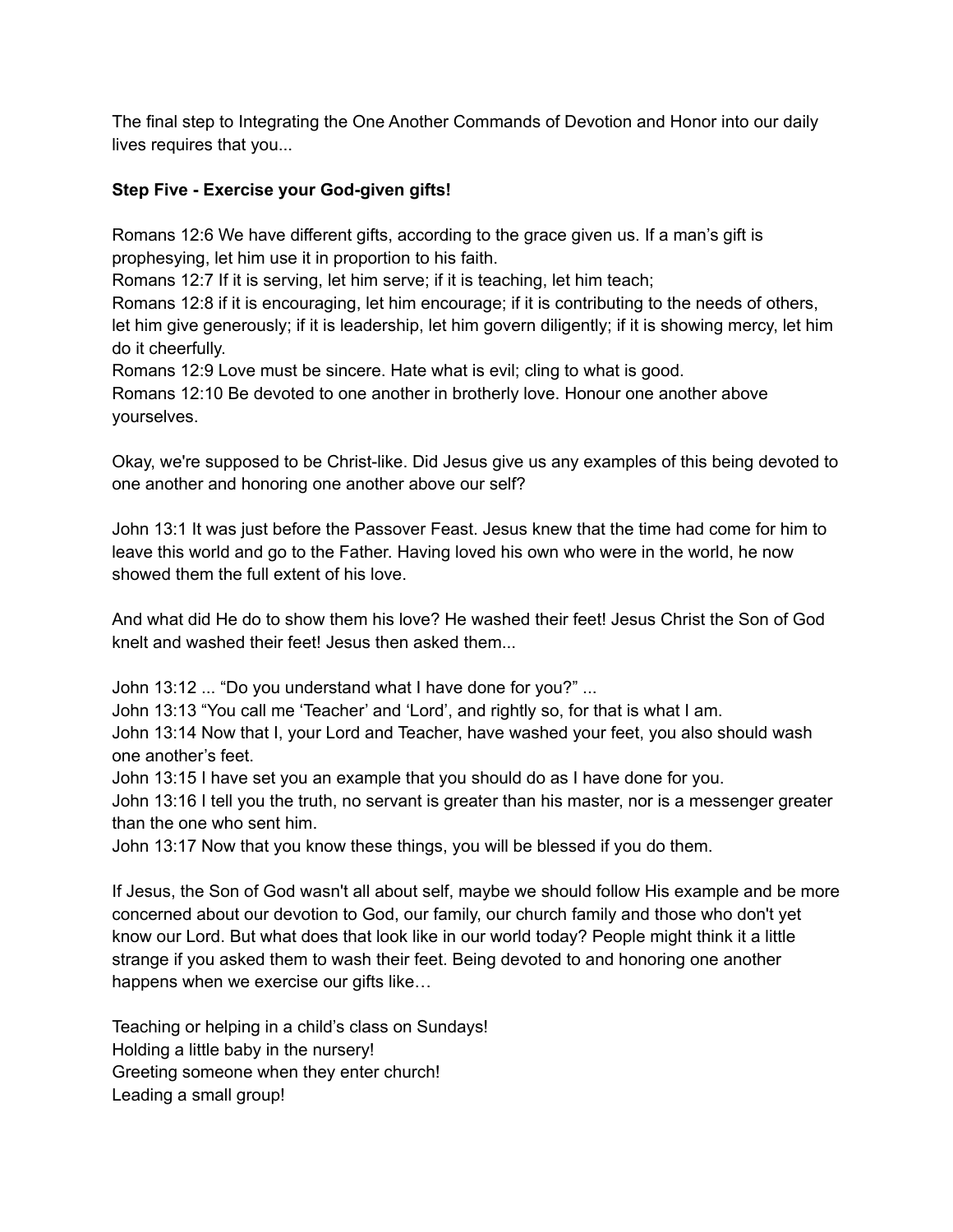Helping with the administrative duties! Serving on the worship team as a singer, instrumentalist, or technician. Helping with the youth group! Serving on our pastoral care team and checking on folks who are sick. Serving on our prayer team praying for the needs that come in each week. Taking a meal to someone who has gone through a tough time.

And there are things you can do to use your gifts outside the church, like checking on an elderly neighbor, helping someone at work when they are having a difficult time. Helping family members in need. Encouraging someone when they are down and out. Being a friend to someone everyone else has decided to ignore or treat as an outcast. Like sitting by someone in the lunch room that has no friends.

If you look at the life of Jesus, including His choice for disciples, you'll find that He was the one who reached out to the outcast and truly loved them. And ultimately He did way more than wash their feet. He allowed His feet to be nailed to an old rugged cross so they could be washed and cleansed all over, inside and out! Only the precious blood of Jesus can do that. This morning we're going to honor God and show our devotion to Him by remembering His sacrifice on our behalf! If you didn't get a Lord's Supper container when you came in and would like to participate in this time, you can step back to the table in the back and get one. And if you're wondering about the children, if they have made the decision to ask Christ into their hearts and lives and have been baptized then they are welcome to join in this time. If not, this could be a good conversation starter for you with your child about what it means to be a follower of Christ. If you will, open the top of your container and take out the piece of bread. Paul said these words...

1 Corinthians 11:23 For I received from the Lord what I also passed on to you: The Lord Jesus, on the night he was betrayed, took bread,

1 Corinthians 11:24 and when he had given thanks, he broke it and said, "This is my body, which is for you; do this in remembrance of me."

As we eat this bread we remember our Lord's Body which was broken and torn in order that we might be healed of the dreaded disease of sin!

Paul continued…

1 Corinthians 11:25 In the same way, after supper he took the cup, saying, "This cup is the new covenant in my blood; do this, whenever you drink it, in remembrance of me." 1 Corinthians 11:26 For whenever you eat this bread and drink this cup, you proclaim the Lord's death until he comes.

As we drink this cup we remember the precious life blood of Jesus that was shed in order to cleanse and wash away the stain of sin in our lives, our hearts and minds!